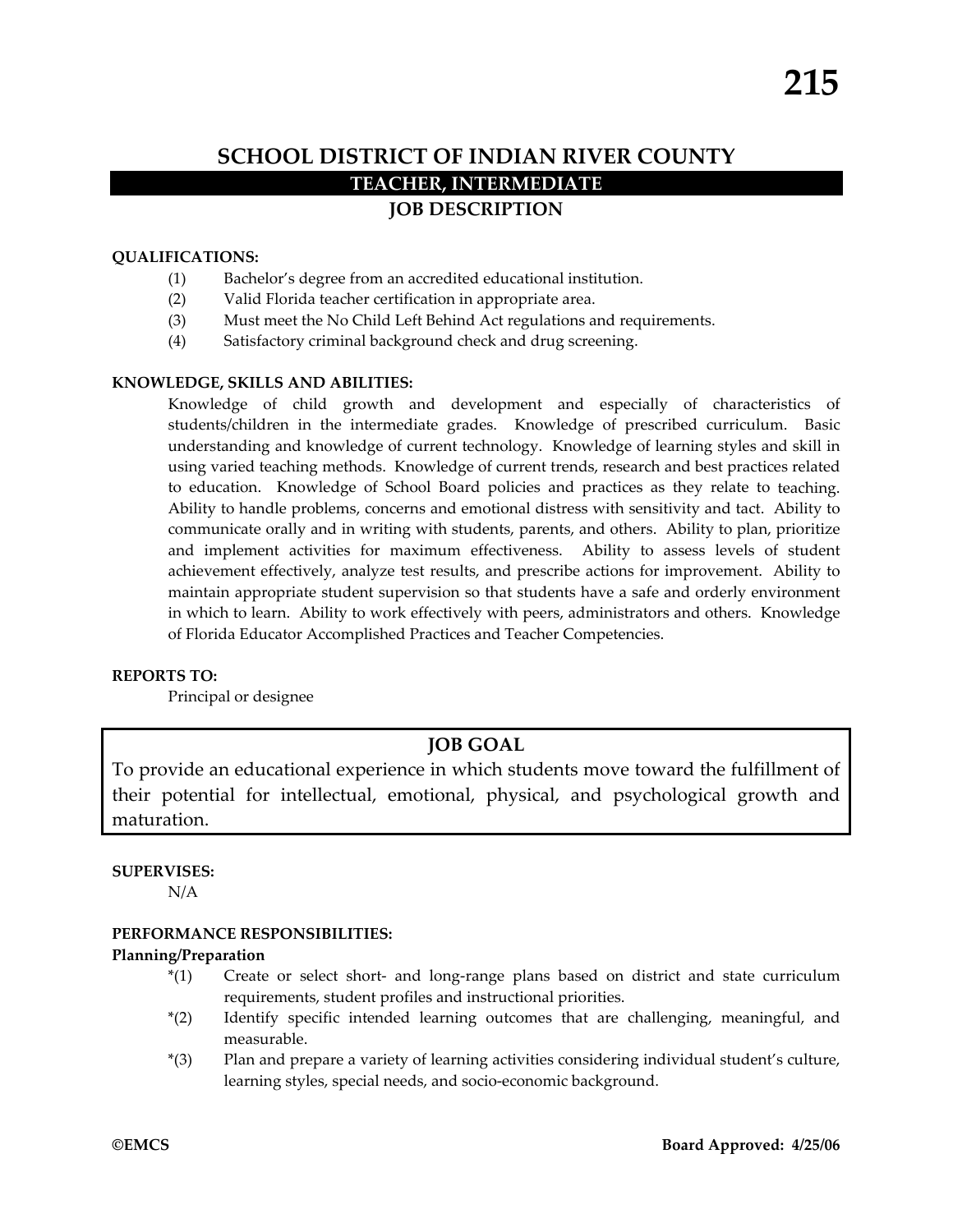## **TEACHER, INTERMEDIATE** (Continued)

- \*(4) Develop or select instructional activities which foster active involvement in the learning process.
- \*(5) Identify, select and modify instructional materials to meet the needs of students with varying backgrounds, learning styles and special needs.
- \*(6) Assist in assessing changing curricular needs and plans for improvement.

## **Administrative/Management**

- \*(7) Maintain a positive, organized and safe learning environment.
- \*(8) Manage time effectively.
- \*(9) Manage materials and equipment effectively.
- \*(10) Use effective student behavior management techniques.
- \*(11) Enforce school rules, administrative regulations and Board policies.
- \*(12) Establish and maintain effective and efficient record keeping procedures, including but not limited to, required individual student plans and reports.
- \*(13) Use technology resources effectively.
- \*(14) Coordinate and monitor the work of volunteers and aides when assigned.

## **Assessment/Evaluation**

- \*(15) Develop and use assessment strategies (traditional and alternative) to assist the continuous development of students.
- \*(16) Interpret data (including but not limited to standardized and other test results) for diagnosis, instructional planning and program evaluation.
- \*(17) Establish appropriate testing environment and test security.
- \*(18) Communicate, in understandable terms, individual student progress to the student, parents, and professional colleagues who need access to the information.
- \*(19) Evaluate the effectiveness of instructional units and teaching strategies.

## **Intervention/Direct Services**

- \*(20) Demonstrate knowledge and understanding of subject matter.
- \*(21) Communicate high learning expectations for all students.
- \*(22) Apply principles of learning and effective teaching in instructional delivery.
- \*(23) Use a variety of instructional strategies appropriate for teaching students from diverse backgrounds with different learning styles and special needs and which enhance the application of critical, creative and evaluative thinking capabilities.
- \*(24) Use appropriate material, technology, and other resources to help meet learning needs of all students.
- \*(25) Provide appropriate instructional modification for students with special needs, including exceptional education students and students who have limited English proficiency.
- \*(26) Recognize overt indicators of student distress or abuse and take appropriate action based on school procedures and law.
- \*(27) Provide instruction on safety procedures and proper handling of materials and equipment.
- \*(28) Foster student responsibility, appropriate social behavior, integrity, valuing of cultural diversity, and respect for self and others by role modeling and learning activities.
- \*(29) Assist students with health and hygiene needs as required.

## **Collaboration**

\*(30) Communicate effectively, both orally and in writing, with other professionals, students, parents and community.